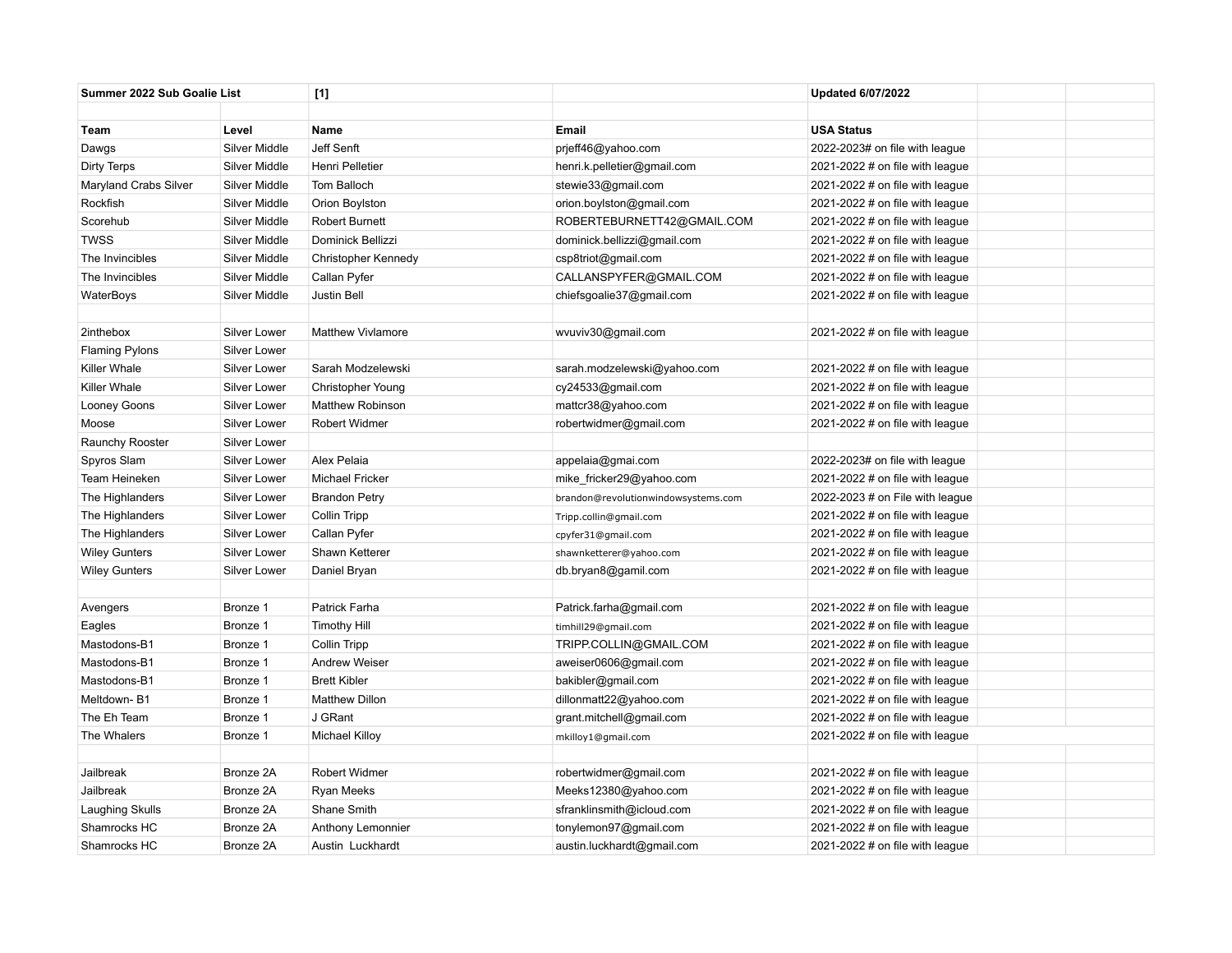| 2inthebox Tier2<br>Bronze 2B<br>Tyler Syone<br>Tylers6033@gmail.com<br>2021-2022 $#$ on file with league<br>Bronze 2B<br><b>Bullets</b><br>Stephen Borsh<br>sborsh@bakeryexpressusa.com<br>2021-2022 # on file with league<br><b>Bullets</b><br>Bronze 2B<br>Shane Smith<br>sfranklinsmith@icloud.com<br>2021-2022 # on file with league<br>Cruisers 2.0<br>Bronze 2B<br>George Carlson<br>gcarlson1959@gmail.com<br>2021-2022 $#$ on file with league<br><b>Hockey Donkeys</b><br>Bronze 2B<br>Dan McElwain<br>perc_jedi@yahoo.com<br>2021-2022 $#$ on file with league<br>Ice Cocks<br>Bronze 2B<br>Jared Reece<br>jared.reece@verizon.net<br>2021-2022 # on file with league<br>Ice Cocks<br>Bronze 2B<br><b>Craig Beatty</b><br>2021-2022 $#$ on file with league<br>craigrbeatty@gmail.com<br>Ice Cocks<br>Bronze 2B<br><b>Collin Tripp</b><br>2021-2022 # on file with league<br>Tripp.Collin@gmail.com<br>Lagerheads<br>Bronze 2B<br><b>Bailey Mertz</b><br>2021-2022 $#$ on file with league<br>baileyemertz@gmail.com<br>Lagerheads<br>Bronze 2B<br><b>Brandon Potter</b><br>2021-2022 # on file with league<br>brandonpotter114@gmail.com<br>Lagerheads<br>Bronze 2B<br>2021-2022 $#$ on file with league<br>Ryan Kelly<br>ryan_kelley17@hotmail.com<br>Mastodons<br>Bronze 2B<br><b>Andrew WEiser</b><br>aweiser0606@gmail.com<br>2021-2022 $#$ on file with league<br>Mastodons<br>Bronze 2B<br>Shane Smith<br>sfranklinsmith@icloud.com<br>2021-2022 $#$ on file with league<br>Mastodons<br>Bronze 2B<br><b>Ben Acker</b><br>backer@ufl.edu<br>2022-2023 $#$ on file with league<br>More Boos!<br>Bronze 2B<br><b>Andrew WEiser</b><br>aweiser0606@gmail.com<br>2021-2022 # on file with league<br>Bronze 2B<br>Darren Belechto<br>Outlaws<br>2021-2022 $\#$ on file with league<br>djbelechto@gmail.com<br>Bronze 2B<br>Outlaws<br>Erin Roberts<br>2021-2022 # on file with league<br>egroberts@hotmail.com<br>Bronze 2B<br><b>Screaming Squirrels</b><br><b>Craig Beatty</b><br>2021-2022 # on file with league<br>craigrbeatty@gmail.com<br>David Tran<br><b>Screaming Squirrels</b><br>Bronze 2B<br>2021-2022 $#$ on file with league<br>david.d.tran@gmail.com<br>Bronze 2B<br>Shane Smith<br>The Brewins<br>sfranklinsmith@icloud.com<br>2021-2022 # on file with league<br>The Brewins<br>Bronze 2B<br>Jason Papp<br>2021-2022 $#$ on file with league<br>jasonpapp@yahoo.com<br>The Brewins<br>Bronze 2B<br><b>Tori Pilpel</b><br>2021-2022 # on file with league<br>wolf13rocks@gmail.com<br>The Brewins<br>Bronze 2B<br>Ron McNeil<br>2021-2022 $#$ on file with league<br>courtjester035@gmail.com<br>Thundercats<br>Bronze 2B<br><b>Bailey Mertz</b><br>2021-2022 # on file with league<br>baileyemertz@gmail.com<br>Pucks Deep<br>Bronze 3A<br><b>Craig Beatty</b><br>2021-2022 $#$ on file with league<br>craigrbeatty@gmail.com<br><b>Pucks Deep</b><br>Bronze 3A<br>Travis Weyforth<br>2021-2022 $#$ on file with league<br>travis.weyforth@gmail.com<br><b>Rubber Biscuits</b><br>Bronze 3A<br><b>Matthew Dillon</b><br>dillonmatt22@yahoo.com<br>2021-2022 $#$ on file with league<br><b>Rubber Biscuits</b><br>Bronze 3A<br>Liana Forrette<br>2021-2022 # on file with league<br>lchtiburon9@gmail.com<br><b>Stealthy Choice</b><br>Bronze 3A<br>Bronze 3A<br>Sweaty Yetis B3<br><b>Arrow Bicycle</b><br>Bronze 3B<br>Eric Astran<br>2021-2022 # on file with league<br>eastran88@gmail.com<br>Beast Ice B3<br>Bronze 3B<br>Shane Smith<br>sfranklinsmith@icloud.com<br>2021-2022 # on file with league<br>Beast Ice B3<br><b>Thomas Russell</b><br>Bronze 3B<br>2021-2022 # on file with league<br>thomasrussell2002@gmail.com<br>Bronze 3B<br>Jason Kunz<br>Beast Ice B3<br>2021-2022 # on file with league<br>jasonekunz@gmail.com<br>Beast Ice B3<br>Bronze 3B<br><b>Brandon Adams</b><br>advin24@gmail.com<br>2021-2022 # on file with league<br><b>Bullets</b><br>Bronze 3B<br>Shane Smith<br>sfranklinsmith@icloud.com<br>2021-2022 # on file with league<br>Bronze 3B<br>2021-2022 # on file with league<br><b>Bullets</b><br>Ryan Blaylock<br>ryan.blaylock@icloud.com | <b>Wolfe Pack</b> | Bronze 2A | <b>Justin Weston</b> | justin.weston@gmail.com    | 2021-2022 $\#$ on file with league |  |
|------------------------------------------------------------------------------------------------------------------------------------------------------------------------------------------------------------------------------------------------------------------------------------------------------------------------------------------------------------------------------------------------------------------------------------------------------------------------------------------------------------------------------------------------------------------------------------------------------------------------------------------------------------------------------------------------------------------------------------------------------------------------------------------------------------------------------------------------------------------------------------------------------------------------------------------------------------------------------------------------------------------------------------------------------------------------------------------------------------------------------------------------------------------------------------------------------------------------------------------------------------------------------------------------------------------------------------------------------------------------------------------------------------------------------------------------------------------------------------------------------------------------------------------------------------------------------------------------------------------------------------------------------------------------------------------------------------------------------------------------------------------------------------------------------------------------------------------------------------------------------------------------------------------------------------------------------------------------------------------------------------------------------------------------------------------------------------------------------------------------------------------------------------------------------------------------------------------------------------------------------------------------------------------------------------------------------------------------------------------------------------------------------------------------------------------------------------------------------------------------------------------------------------------------------------------------------------------------------------------------------------------------------------------------------------------------------------------------------------------------------------------------------------------------------------------------------------------------------------------------------------------------------------------------------------------------------------------------------------------------------------------------------------------------------------------------------------------------------------------------------------------------------------------------------------------------------------------------------------------------------------------------------------------------------------------------------------------------------------------------------------------------------------------------------------------------------------------------------------------------------------------------------------------------------------------------------------------------------------------------------------------------------------------------------------------------------------------------------------------------------------------------------------------------------------------------------------------------------------------------------------------------------------------------------------------------------------------------------------------------------------------------------------------------------------------------------------------------------------------|-------------------|-----------|----------------------|----------------------------|------------------------------------|--|
|                                                                                                                                                                                                                                                                                                                                                                                                                                                                                                                                                                                                                                                                                                                                                                                                                                                                                                                                                                                                                                                                                                                                                                                                                                                                                                                                                                                                                                                                                                                                                                                                                                                                                                                                                                                                                                                                                                                                                                                                                                                                                                                                                                                                                                                                                                                                                                                                                                                                                                                                                                                                                                                                                                                                                                                                                                                                                                                                                                                                                                                                                                                                                                                                                                                                                                                                                                                                                                                                                                                                                                                                                                                                                                                                                                                                                                                                                                                                                                                                                                                                                                                  |                   |           |                      |                            |                                    |  |
|                                                                                                                                                                                                                                                                                                                                                                                                                                                                                                                                                                                                                                                                                                                                                                                                                                                                                                                                                                                                                                                                                                                                                                                                                                                                                                                                                                                                                                                                                                                                                                                                                                                                                                                                                                                                                                                                                                                                                                                                                                                                                                                                                                                                                                                                                                                                                                                                                                                                                                                                                                                                                                                                                                                                                                                                                                                                                                                                                                                                                                                                                                                                                                                                                                                                                                                                                                                                                                                                                                                                                                                                                                                                                                                                                                                                                                                                                                                                                                                                                                                                                                                  |                   |           |                      |                            |                                    |  |
|                                                                                                                                                                                                                                                                                                                                                                                                                                                                                                                                                                                                                                                                                                                                                                                                                                                                                                                                                                                                                                                                                                                                                                                                                                                                                                                                                                                                                                                                                                                                                                                                                                                                                                                                                                                                                                                                                                                                                                                                                                                                                                                                                                                                                                                                                                                                                                                                                                                                                                                                                                                                                                                                                                                                                                                                                                                                                                                                                                                                                                                                                                                                                                                                                                                                                                                                                                                                                                                                                                                                                                                                                                                                                                                                                                                                                                                                                                                                                                                                                                                                                                                  |                   |           |                      |                            |                                    |  |
|                                                                                                                                                                                                                                                                                                                                                                                                                                                                                                                                                                                                                                                                                                                                                                                                                                                                                                                                                                                                                                                                                                                                                                                                                                                                                                                                                                                                                                                                                                                                                                                                                                                                                                                                                                                                                                                                                                                                                                                                                                                                                                                                                                                                                                                                                                                                                                                                                                                                                                                                                                                                                                                                                                                                                                                                                                                                                                                                                                                                                                                                                                                                                                                                                                                                                                                                                                                                                                                                                                                                                                                                                                                                                                                                                                                                                                                                                                                                                                                                                                                                                                                  |                   |           |                      |                            |                                    |  |
|                                                                                                                                                                                                                                                                                                                                                                                                                                                                                                                                                                                                                                                                                                                                                                                                                                                                                                                                                                                                                                                                                                                                                                                                                                                                                                                                                                                                                                                                                                                                                                                                                                                                                                                                                                                                                                                                                                                                                                                                                                                                                                                                                                                                                                                                                                                                                                                                                                                                                                                                                                                                                                                                                                                                                                                                                                                                                                                                                                                                                                                                                                                                                                                                                                                                                                                                                                                                                                                                                                                                                                                                                                                                                                                                                                                                                                                                                                                                                                                                                                                                                                                  |                   |           |                      |                            |                                    |  |
|                                                                                                                                                                                                                                                                                                                                                                                                                                                                                                                                                                                                                                                                                                                                                                                                                                                                                                                                                                                                                                                                                                                                                                                                                                                                                                                                                                                                                                                                                                                                                                                                                                                                                                                                                                                                                                                                                                                                                                                                                                                                                                                                                                                                                                                                                                                                                                                                                                                                                                                                                                                                                                                                                                                                                                                                                                                                                                                                                                                                                                                                                                                                                                                                                                                                                                                                                                                                                                                                                                                                                                                                                                                                                                                                                                                                                                                                                                                                                                                                                                                                                                                  |                   |           |                      |                            |                                    |  |
|                                                                                                                                                                                                                                                                                                                                                                                                                                                                                                                                                                                                                                                                                                                                                                                                                                                                                                                                                                                                                                                                                                                                                                                                                                                                                                                                                                                                                                                                                                                                                                                                                                                                                                                                                                                                                                                                                                                                                                                                                                                                                                                                                                                                                                                                                                                                                                                                                                                                                                                                                                                                                                                                                                                                                                                                                                                                                                                                                                                                                                                                                                                                                                                                                                                                                                                                                                                                                                                                                                                                                                                                                                                                                                                                                                                                                                                                                                                                                                                                                                                                                                                  |                   |           |                      |                            |                                    |  |
|                                                                                                                                                                                                                                                                                                                                                                                                                                                                                                                                                                                                                                                                                                                                                                                                                                                                                                                                                                                                                                                                                                                                                                                                                                                                                                                                                                                                                                                                                                                                                                                                                                                                                                                                                                                                                                                                                                                                                                                                                                                                                                                                                                                                                                                                                                                                                                                                                                                                                                                                                                                                                                                                                                                                                                                                                                                                                                                                                                                                                                                                                                                                                                                                                                                                                                                                                                                                                                                                                                                                                                                                                                                                                                                                                                                                                                                                                                                                                                                                                                                                                                                  |                   |           |                      |                            |                                    |  |
|                                                                                                                                                                                                                                                                                                                                                                                                                                                                                                                                                                                                                                                                                                                                                                                                                                                                                                                                                                                                                                                                                                                                                                                                                                                                                                                                                                                                                                                                                                                                                                                                                                                                                                                                                                                                                                                                                                                                                                                                                                                                                                                                                                                                                                                                                                                                                                                                                                                                                                                                                                                                                                                                                                                                                                                                                                                                                                                                                                                                                                                                                                                                                                                                                                                                                                                                                                                                                                                                                                                                                                                                                                                                                                                                                                                                                                                                                                                                                                                                                                                                                                                  |                   |           |                      |                            |                                    |  |
|                                                                                                                                                                                                                                                                                                                                                                                                                                                                                                                                                                                                                                                                                                                                                                                                                                                                                                                                                                                                                                                                                                                                                                                                                                                                                                                                                                                                                                                                                                                                                                                                                                                                                                                                                                                                                                                                                                                                                                                                                                                                                                                                                                                                                                                                                                                                                                                                                                                                                                                                                                                                                                                                                                                                                                                                                                                                                                                                                                                                                                                                                                                                                                                                                                                                                                                                                                                                                                                                                                                                                                                                                                                                                                                                                                                                                                                                                                                                                                                                                                                                                                                  |                   |           |                      |                            |                                    |  |
|                                                                                                                                                                                                                                                                                                                                                                                                                                                                                                                                                                                                                                                                                                                                                                                                                                                                                                                                                                                                                                                                                                                                                                                                                                                                                                                                                                                                                                                                                                                                                                                                                                                                                                                                                                                                                                                                                                                                                                                                                                                                                                                                                                                                                                                                                                                                                                                                                                                                                                                                                                                                                                                                                                                                                                                                                                                                                                                                                                                                                                                                                                                                                                                                                                                                                                                                                                                                                                                                                                                                                                                                                                                                                                                                                                                                                                                                                                                                                                                                                                                                                                                  |                   |           |                      |                            |                                    |  |
|                                                                                                                                                                                                                                                                                                                                                                                                                                                                                                                                                                                                                                                                                                                                                                                                                                                                                                                                                                                                                                                                                                                                                                                                                                                                                                                                                                                                                                                                                                                                                                                                                                                                                                                                                                                                                                                                                                                                                                                                                                                                                                                                                                                                                                                                                                                                                                                                                                                                                                                                                                                                                                                                                                                                                                                                                                                                                                                                                                                                                                                                                                                                                                                                                                                                                                                                                                                                                                                                                                                                                                                                                                                                                                                                                                                                                                                                                                                                                                                                                                                                                                                  |                   |           |                      |                            |                                    |  |
|                                                                                                                                                                                                                                                                                                                                                                                                                                                                                                                                                                                                                                                                                                                                                                                                                                                                                                                                                                                                                                                                                                                                                                                                                                                                                                                                                                                                                                                                                                                                                                                                                                                                                                                                                                                                                                                                                                                                                                                                                                                                                                                                                                                                                                                                                                                                                                                                                                                                                                                                                                                                                                                                                                                                                                                                                                                                                                                                                                                                                                                                                                                                                                                                                                                                                                                                                                                                                                                                                                                                                                                                                                                                                                                                                                                                                                                                                                                                                                                                                                                                                                                  |                   |           |                      |                            |                                    |  |
|                                                                                                                                                                                                                                                                                                                                                                                                                                                                                                                                                                                                                                                                                                                                                                                                                                                                                                                                                                                                                                                                                                                                                                                                                                                                                                                                                                                                                                                                                                                                                                                                                                                                                                                                                                                                                                                                                                                                                                                                                                                                                                                                                                                                                                                                                                                                                                                                                                                                                                                                                                                                                                                                                                                                                                                                                                                                                                                                                                                                                                                                                                                                                                                                                                                                                                                                                                                                                                                                                                                                                                                                                                                                                                                                                                                                                                                                                                                                                                                                                                                                                                                  |                   |           |                      |                            |                                    |  |
|                                                                                                                                                                                                                                                                                                                                                                                                                                                                                                                                                                                                                                                                                                                                                                                                                                                                                                                                                                                                                                                                                                                                                                                                                                                                                                                                                                                                                                                                                                                                                                                                                                                                                                                                                                                                                                                                                                                                                                                                                                                                                                                                                                                                                                                                                                                                                                                                                                                                                                                                                                                                                                                                                                                                                                                                                                                                                                                                                                                                                                                                                                                                                                                                                                                                                                                                                                                                                                                                                                                                                                                                                                                                                                                                                                                                                                                                                                                                                                                                                                                                                                                  |                   |           |                      |                            |                                    |  |
|                                                                                                                                                                                                                                                                                                                                                                                                                                                                                                                                                                                                                                                                                                                                                                                                                                                                                                                                                                                                                                                                                                                                                                                                                                                                                                                                                                                                                                                                                                                                                                                                                                                                                                                                                                                                                                                                                                                                                                                                                                                                                                                                                                                                                                                                                                                                                                                                                                                                                                                                                                                                                                                                                                                                                                                                                                                                                                                                                                                                                                                                                                                                                                                                                                                                                                                                                                                                                                                                                                                                                                                                                                                                                                                                                                                                                                                                                                                                                                                                                                                                                                                  |                   |           |                      |                            |                                    |  |
|                                                                                                                                                                                                                                                                                                                                                                                                                                                                                                                                                                                                                                                                                                                                                                                                                                                                                                                                                                                                                                                                                                                                                                                                                                                                                                                                                                                                                                                                                                                                                                                                                                                                                                                                                                                                                                                                                                                                                                                                                                                                                                                                                                                                                                                                                                                                                                                                                                                                                                                                                                                                                                                                                                                                                                                                                                                                                                                                                                                                                                                                                                                                                                                                                                                                                                                                                                                                                                                                                                                                                                                                                                                                                                                                                                                                                                                                                                                                                                                                                                                                                                                  |                   |           |                      |                            |                                    |  |
|                                                                                                                                                                                                                                                                                                                                                                                                                                                                                                                                                                                                                                                                                                                                                                                                                                                                                                                                                                                                                                                                                                                                                                                                                                                                                                                                                                                                                                                                                                                                                                                                                                                                                                                                                                                                                                                                                                                                                                                                                                                                                                                                                                                                                                                                                                                                                                                                                                                                                                                                                                                                                                                                                                                                                                                                                                                                                                                                                                                                                                                                                                                                                                                                                                                                                                                                                                                                                                                                                                                                                                                                                                                                                                                                                                                                                                                                                                                                                                                                                                                                                                                  |                   |           |                      |                            |                                    |  |
|                                                                                                                                                                                                                                                                                                                                                                                                                                                                                                                                                                                                                                                                                                                                                                                                                                                                                                                                                                                                                                                                                                                                                                                                                                                                                                                                                                                                                                                                                                                                                                                                                                                                                                                                                                                                                                                                                                                                                                                                                                                                                                                                                                                                                                                                                                                                                                                                                                                                                                                                                                                                                                                                                                                                                                                                                                                                                                                                                                                                                                                                                                                                                                                                                                                                                                                                                                                                                                                                                                                                                                                                                                                                                                                                                                                                                                                                                                                                                                                                                                                                                                                  |                   |           |                      |                            |                                    |  |
|                                                                                                                                                                                                                                                                                                                                                                                                                                                                                                                                                                                                                                                                                                                                                                                                                                                                                                                                                                                                                                                                                                                                                                                                                                                                                                                                                                                                                                                                                                                                                                                                                                                                                                                                                                                                                                                                                                                                                                                                                                                                                                                                                                                                                                                                                                                                                                                                                                                                                                                                                                                                                                                                                                                                                                                                                                                                                                                                                                                                                                                                                                                                                                                                                                                                                                                                                                                                                                                                                                                                                                                                                                                                                                                                                                                                                                                                                                                                                                                                                                                                                                                  |                   |           |                      |                            |                                    |  |
|                                                                                                                                                                                                                                                                                                                                                                                                                                                                                                                                                                                                                                                                                                                                                                                                                                                                                                                                                                                                                                                                                                                                                                                                                                                                                                                                                                                                                                                                                                                                                                                                                                                                                                                                                                                                                                                                                                                                                                                                                                                                                                                                                                                                                                                                                                                                                                                                                                                                                                                                                                                                                                                                                                                                                                                                                                                                                                                                                                                                                                                                                                                                                                                                                                                                                                                                                                                                                                                                                                                                                                                                                                                                                                                                                                                                                                                                                                                                                                                                                                                                                                                  |                   |           |                      |                            |                                    |  |
|                                                                                                                                                                                                                                                                                                                                                                                                                                                                                                                                                                                                                                                                                                                                                                                                                                                                                                                                                                                                                                                                                                                                                                                                                                                                                                                                                                                                                                                                                                                                                                                                                                                                                                                                                                                                                                                                                                                                                                                                                                                                                                                                                                                                                                                                                                                                                                                                                                                                                                                                                                                                                                                                                                                                                                                                                                                                                                                                                                                                                                                                                                                                                                                                                                                                                                                                                                                                                                                                                                                                                                                                                                                                                                                                                                                                                                                                                                                                                                                                                                                                                                                  |                   |           |                      |                            |                                    |  |
|                                                                                                                                                                                                                                                                                                                                                                                                                                                                                                                                                                                                                                                                                                                                                                                                                                                                                                                                                                                                                                                                                                                                                                                                                                                                                                                                                                                                                                                                                                                                                                                                                                                                                                                                                                                                                                                                                                                                                                                                                                                                                                                                                                                                                                                                                                                                                                                                                                                                                                                                                                                                                                                                                                                                                                                                                                                                                                                                                                                                                                                                                                                                                                                                                                                                                                                                                                                                                                                                                                                                                                                                                                                                                                                                                                                                                                                                                                                                                                                                                                                                                                                  |                   |           |                      |                            |                                    |  |
|                                                                                                                                                                                                                                                                                                                                                                                                                                                                                                                                                                                                                                                                                                                                                                                                                                                                                                                                                                                                                                                                                                                                                                                                                                                                                                                                                                                                                                                                                                                                                                                                                                                                                                                                                                                                                                                                                                                                                                                                                                                                                                                                                                                                                                                                                                                                                                                                                                                                                                                                                                                                                                                                                                                                                                                                                                                                                                                                                                                                                                                                                                                                                                                                                                                                                                                                                                                                                                                                                                                                                                                                                                                                                                                                                                                                                                                                                                                                                                                                                                                                                                                  |                   |           |                      |                            |                                    |  |
|                                                                                                                                                                                                                                                                                                                                                                                                                                                                                                                                                                                                                                                                                                                                                                                                                                                                                                                                                                                                                                                                                                                                                                                                                                                                                                                                                                                                                                                                                                                                                                                                                                                                                                                                                                                                                                                                                                                                                                                                                                                                                                                                                                                                                                                                                                                                                                                                                                                                                                                                                                                                                                                                                                                                                                                                                                                                                                                                                                                                                                                                                                                                                                                                                                                                                                                                                                                                                                                                                                                                                                                                                                                                                                                                                                                                                                                                                                                                                                                                                                                                                                                  |                   |           |                      |                            |                                    |  |
|                                                                                                                                                                                                                                                                                                                                                                                                                                                                                                                                                                                                                                                                                                                                                                                                                                                                                                                                                                                                                                                                                                                                                                                                                                                                                                                                                                                                                                                                                                                                                                                                                                                                                                                                                                                                                                                                                                                                                                                                                                                                                                                                                                                                                                                                                                                                                                                                                                                                                                                                                                                                                                                                                                                                                                                                                                                                                                                                                                                                                                                                                                                                                                                                                                                                                                                                                                                                                                                                                                                                                                                                                                                                                                                                                                                                                                                                                                                                                                                                                                                                                                                  |                   |           |                      |                            |                                    |  |
|                                                                                                                                                                                                                                                                                                                                                                                                                                                                                                                                                                                                                                                                                                                                                                                                                                                                                                                                                                                                                                                                                                                                                                                                                                                                                                                                                                                                                                                                                                                                                                                                                                                                                                                                                                                                                                                                                                                                                                                                                                                                                                                                                                                                                                                                                                                                                                                                                                                                                                                                                                                                                                                                                                                                                                                                                                                                                                                                                                                                                                                                                                                                                                                                                                                                                                                                                                                                                                                                                                                                                                                                                                                                                                                                                                                                                                                                                                                                                                                                                                                                                                                  |                   |           |                      |                            |                                    |  |
|                                                                                                                                                                                                                                                                                                                                                                                                                                                                                                                                                                                                                                                                                                                                                                                                                                                                                                                                                                                                                                                                                                                                                                                                                                                                                                                                                                                                                                                                                                                                                                                                                                                                                                                                                                                                                                                                                                                                                                                                                                                                                                                                                                                                                                                                                                                                                                                                                                                                                                                                                                                                                                                                                                                                                                                                                                                                                                                                                                                                                                                                                                                                                                                                                                                                                                                                                                                                                                                                                                                                                                                                                                                                                                                                                                                                                                                                                                                                                                                                                                                                                                                  |                   |           |                      |                            |                                    |  |
|                                                                                                                                                                                                                                                                                                                                                                                                                                                                                                                                                                                                                                                                                                                                                                                                                                                                                                                                                                                                                                                                                                                                                                                                                                                                                                                                                                                                                                                                                                                                                                                                                                                                                                                                                                                                                                                                                                                                                                                                                                                                                                                                                                                                                                                                                                                                                                                                                                                                                                                                                                                                                                                                                                                                                                                                                                                                                                                                                                                                                                                                                                                                                                                                                                                                                                                                                                                                                                                                                                                                                                                                                                                                                                                                                                                                                                                                                                                                                                                                                                                                                                                  |                   |           |                      |                            |                                    |  |
|                                                                                                                                                                                                                                                                                                                                                                                                                                                                                                                                                                                                                                                                                                                                                                                                                                                                                                                                                                                                                                                                                                                                                                                                                                                                                                                                                                                                                                                                                                                                                                                                                                                                                                                                                                                                                                                                                                                                                                                                                                                                                                                                                                                                                                                                                                                                                                                                                                                                                                                                                                                                                                                                                                                                                                                                                                                                                                                                                                                                                                                                                                                                                                                                                                                                                                                                                                                                                                                                                                                                                                                                                                                                                                                                                                                                                                                                                                                                                                                                                                                                                                                  |                   |           |                      |                            |                                    |  |
|                                                                                                                                                                                                                                                                                                                                                                                                                                                                                                                                                                                                                                                                                                                                                                                                                                                                                                                                                                                                                                                                                                                                                                                                                                                                                                                                                                                                                                                                                                                                                                                                                                                                                                                                                                                                                                                                                                                                                                                                                                                                                                                                                                                                                                                                                                                                                                                                                                                                                                                                                                                                                                                                                                                                                                                                                                                                                                                                                                                                                                                                                                                                                                                                                                                                                                                                                                                                                                                                                                                                                                                                                                                                                                                                                                                                                                                                                                                                                                                                                                                                                                                  |                   |           |                      |                            |                                    |  |
|                                                                                                                                                                                                                                                                                                                                                                                                                                                                                                                                                                                                                                                                                                                                                                                                                                                                                                                                                                                                                                                                                                                                                                                                                                                                                                                                                                                                                                                                                                                                                                                                                                                                                                                                                                                                                                                                                                                                                                                                                                                                                                                                                                                                                                                                                                                                                                                                                                                                                                                                                                                                                                                                                                                                                                                                                                                                                                                                                                                                                                                                                                                                                                                                                                                                                                                                                                                                                                                                                                                                                                                                                                                                                                                                                                                                                                                                                                                                                                                                                                                                                                                  |                   |           |                      |                            |                                    |  |
|                                                                                                                                                                                                                                                                                                                                                                                                                                                                                                                                                                                                                                                                                                                                                                                                                                                                                                                                                                                                                                                                                                                                                                                                                                                                                                                                                                                                                                                                                                                                                                                                                                                                                                                                                                                                                                                                                                                                                                                                                                                                                                                                                                                                                                                                                                                                                                                                                                                                                                                                                                                                                                                                                                                                                                                                                                                                                                                                                                                                                                                                                                                                                                                                                                                                                                                                                                                                                                                                                                                                                                                                                                                                                                                                                                                                                                                                                                                                                                                                                                                                                                                  |                   |           |                      |                            |                                    |  |
|                                                                                                                                                                                                                                                                                                                                                                                                                                                                                                                                                                                                                                                                                                                                                                                                                                                                                                                                                                                                                                                                                                                                                                                                                                                                                                                                                                                                                                                                                                                                                                                                                                                                                                                                                                                                                                                                                                                                                                                                                                                                                                                                                                                                                                                                                                                                                                                                                                                                                                                                                                                                                                                                                                                                                                                                                                                                                                                                                                                                                                                                                                                                                                                                                                                                                                                                                                                                                                                                                                                                                                                                                                                                                                                                                                                                                                                                                                                                                                                                                                                                                                                  |                   |           |                      |                            |                                    |  |
|                                                                                                                                                                                                                                                                                                                                                                                                                                                                                                                                                                                                                                                                                                                                                                                                                                                                                                                                                                                                                                                                                                                                                                                                                                                                                                                                                                                                                                                                                                                                                                                                                                                                                                                                                                                                                                                                                                                                                                                                                                                                                                                                                                                                                                                                                                                                                                                                                                                                                                                                                                                                                                                                                                                                                                                                                                                                                                                                                                                                                                                                                                                                                                                                                                                                                                                                                                                                                                                                                                                                                                                                                                                                                                                                                                                                                                                                                                                                                                                                                                                                                                                  |                   |           |                      |                            |                                    |  |
|                                                                                                                                                                                                                                                                                                                                                                                                                                                                                                                                                                                                                                                                                                                                                                                                                                                                                                                                                                                                                                                                                                                                                                                                                                                                                                                                                                                                                                                                                                                                                                                                                                                                                                                                                                                                                                                                                                                                                                                                                                                                                                                                                                                                                                                                                                                                                                                                                                                                                                                                                                                                                                                                                                                                                                                                                                                                                                                                                                                                                                                                                                                                                                                                                                                                                                                                                                                                                                                                                                                                                                                                                                                                                                                                                                                                                                                                                                                                                                                                                                                                                                                  |                   |           |                      |                            |                                    |  |
|                                                                                                                                                                                                                                                                                                                                                                                                                                                                                                                                                                                                                                                                                                                                                                                                                                                                                                                                                                                                                                                                                                                                                                                                                                                                                                                                                                                                                                                                                                                                                                                                                                                                                                                                                                                                                                                                                                                                                                                                                                                                                                                                                                                                                                                                                                                                                                                                                                                                                                                                                                                                                                                                                                                                                                                                                                                                                                                                                                                                                                                                                                                                                                                                                                                                                                                                                                                                                                                                                                                                                                                                                                                                                                                                                                                                                                                                                                                                                                                                                                                                                                                  |                   |           |                      |                            |                                    |  |
|                                                                                                                                                                                                                                                                                                                                                                                                                                                                                                                                                                                                                                                                                                                                                                                                                                                                                                                                                                                                                                                                                                                                                                                                                                                                                                                                                                                                                                                                                                                                                                                                                                                                                                                                                                                                                                                                                                                                                                                                                                                                                                                                                                                                                                                                                                                                                                                                                                                                                                                                                                                                                                                                                                                                                                                                                                                                                                                                                                                                                                                                                                                                                                                                                                                                                                                                                                                                                                                                                                                                                                                                                                                                                                                                                                                                                                                                                                                                                                                                                                                                                                                  |                   |           |                      |                            |                                    |  |
|                                                                                                                                                                                                                                                                                                                                                                                                                                                                                                                                                                                                                                                                                                                                                                                                                                                                                                                                                                                                                                                                                                                                                                                                                                                                                                                                                                                                                                                                                                                                                                                                                                                                                                                                                                                                                                                                                                                                                                                                                                                                                                                                                                                                                                                                                                                                                                                                                                                                                                                                                                                                                                                                                                                                                                                                                                                                                                                                                                                                                                                                                                                                                                                                                                                                                                                                                                                                                                                                                                                                                                                                                                                                                                                                                                                                                                                                                                                                                                                                                                                                                                                  |                   |           |                      |                            |                                    |  |
|                                                                                                                                                                                                                                                                                                                                                                                                                                                                                                                                                                                                                                                                                                                                                                                                                                                                                                                                                                                                                                                                                                                                                                                                                                                                                                                                                                                                                                                                                                                                                                                                                                                                                                                                                                                                                                                                                                                                                                                                                                                                                                                                                                                                                                                                                                                                                                                                                                                                                                                                                                                                                                                                                                                                                                                                                                                                                                                                                                                                                                                                                                                                                                                                                                                                                                                                                                                                                                                                                                                                                                                                                                                                                                                                                                                                                                                                                                                                                                                                                                                                                                                  | Deez Pucks        | Bronze 3B | Connor Venn          | cvenn1@students.towson.edu | 2022-2023 # on file with leage     |  |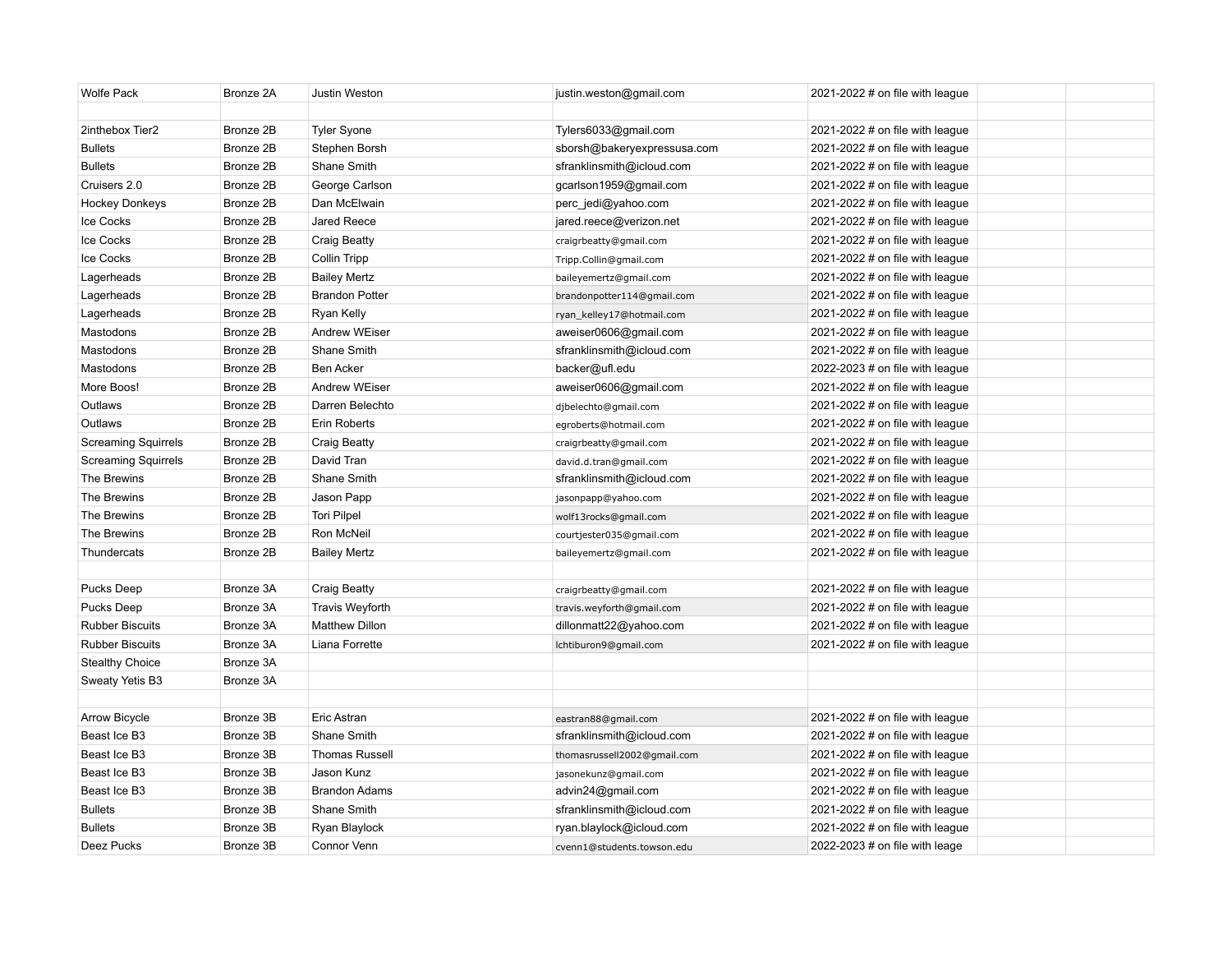| Deez Pucks                | Bronze 3B | Eric Kulacz                                                                         | erick@lcdoane.com               | 2021-2022 $\#$ on file with league |
|---------------------------|-----------|-------------------------------------------------------------------------------------|---------------------------------|------------------------------------|
| Deez Pucks                | Bronze 3B | Christina Jordan                                                                    | jordan.christina@gmail.com      | 2021-2022 $#$ on file with league  |
| Deez Pucks                | Bronze 3B | <b>Ben Acker</b>                                                                    | backer@ufl.com                  | 2022-2023 $#$ on file with league  |
| Flavortown                | Bronze 3B | <b>Andrew WEiser</b>                                                                | aweiser0606@gmail.com           | 2021-2022 # on file with league    |
| Flavortown                | Bronze 3B | <b>Matthew Wolf</b>                                                                 | mwolf28@live.com                | 2021-2022 # on file with league    |
| laughing Skulls           | Bronze 3B | Dana Parks                                                                          | dparks3434@gmail.com            | 2021-2022 # on file with league    |
| <b>Maryland Mutineers</b> | Bronze 3B |                                                                                     |                                 |                                    |
| Meltdown-B3               | Bronze 3B | <b>MIke Solpietro</b>                                                               | mikesolpietro@yahoo.com         | 2021-2022 # on file with league    |
| <b>Micro Brewins</b>      | Bronze 3B | Jason Papp                                                                          | jasonpapp@yahoo.com             | 2021-2022 # on file with league    |
| <b>Micro Brewins</b>      | Bronze 3B | Ron McNeil                                                                          | courtjester035@gmail.com        | 2021-2022 # on file with league    |
| <b>Micro Brewins</b>      | Bronze 3B | Shane Smith                                                                         | sfranklinsmith@icloud.com       | 2021-2022 $#$ on file with league  |
| Nordiques                 | Bronze 3B | Jim Sholly                                                                          | SHOLLY@HOTMAIL.COM              | 2022-2023 $#$ on file with league  |
| POlar Beers               | Bronze 3B | Jeff Daniels                                                                        | jpsmcool@outlook.com            | 2021-2022 # on file with league    |
| POlar Beers               | Bronze 3B | Dan McElwain                                                                        | perc_jedi@yahoo.com             | 2021-2022 $#$ on file with league  |
| <b>Rubber Biscuits</b>    | Bronze 3B | JOhn Scavilla                                                                       | Hockeyjohn1@verizon.net         | 2021-2022 # on file with league    |
| <b>Rubber Biscuits</b>    | Bronze 3B | Ken Harrison                                                                        | Harrison03@gmail.com            | 2021-2022 # on file with league    |
| Zamb Jammers              | Bronze 3B | Eric Kulacz                                                                         | erick@lcdoane.com               | 2021-2022 $#$ on file with league  |
| Zamb Jammers              | Bronze 3B | Stephen Vanderpoel                                                                  | svandy86@gmail.com              | 2021-2022 # on file with league    |
|                           |           |                                                                                     |                                 |                                    |
| Avalanche                 | Bronze 4  | Donnie Sisler                                                                       | DPSISLER@HOTMAIL.COM            | 2022-2023 $#$ on file with league  |
| Avalanche                 | Bronze 4  | Chad Potocky                                                                        | CPOTOCKY@GMAIL.COM              | 2021-2022 # on file with league    |
| Beast Ice                 | Bronze 4  | <b>Thomas Russell</b>                                                               | thomasrussell2002@gmail.com     | 2021-2022 # on file with league    |
| Beast Ice                 | Bronze 4  | Jason Kunz                                                                          | jasonekunz@gmail.com            | 2021-2022 $#$ on file with league  |
| <b>GNU</b>                | Bronze 4  | Stephen Vanderpoel                                                                  | svandy86@gmail.com              | 2021-2022 # on file with league    |
| Laughing Skulls           | Bronze 4  | Glan Frazier                                                                        | MAC.FRAZIER@GMAIL.COM           | 2021-2022 $#$ on file with league  |
| Megalodon                 | Bronze 4  | Joe Coker                                                                           | COKERJ@GMAIL.COM                | 2021-2022 # on file with league    |
| Megalodon                 | Bronze 4  | Nance Streifel                                                                      | NANCESTREIFEL@GMAIL.COM         | 2021-2022 # on file with league    |
| Megalodon                 | Bronze 4  | Hylinn taggart                                                                      | HYLINN.TAGGART+HOCKEY@GMAIL.COM | 2021-2022 $#$ on file with league  |
| <b>Rubber Biscuits</b>    | Bronze 4  | Liana Forrette                                                                      | lchtiburon9@gmail.com           | 2021-2022 # on file with league    |
| Shamrocks                 | Bronze 4  | Anthony Lemonnier                                                                   | tonylemon97@gmail.com           | 2021-2022 # on file with league    |
| Shamrocks                 | Bronze 4  | Austin Luckhardt                                                                    | austin.luckhardt@gmail.com      | 2021-2022 $#$ on file with league  |
| <b>Sweaty Yetis</b>       | Bronze 4  | Samuel Sosa                                                                         | SJSOSA79@GMAIL.COM              | 2021-2022 # on file with league    |
| <b>Sweaty Yetis</b>       | Bronze 4  | Jeff Sickoria                                                                       | JEFF.SICKORIA@GMAIL.COM         | 2022-2023 # File with league       |
| <b>Tender Benders</b>     | Bronze 4  | <b>Gregory Harris</b>                                                               | gregorydharris@gmail.com        | 2021-2022 $#$ on file with league  |
| <b>Tender Benders</b>     | Bronze 4  | John Corbin                                                                         | mmcorbin@verizon.nety           | 2021-2022 $#$ on file with league  |
| <b>Tender Benders</b>     | Bronze 4  | Joseph Kanney                                                                       | joseph.kanney@gmail.com         | 2021-2022 $#$ on file with league  |
| <b>Tender Benders</b>     | Bronze 4  | Jon Doranz                                                                          | jdoranz5150@gmail.com           | 2022-2023 $#$ on file with league  |
| Thundercats               | Bronze 4  | Tim Deyoung                                                                         | timothy.deyoung@gmail.com       | 2021-2022 # on file with league    |
|                           |           |                                                                                     |                                 |                                    |
|                           |           | Womens League Goalies (eligible goalies can sub in co ed regular season games only) |                                 |                                    |
| Cherry Bobmbs             |           | Womens Bronze Lindsey Migliore                                                      | lindseymigliore@gmail.com       | 2021-2022 # on file with league    |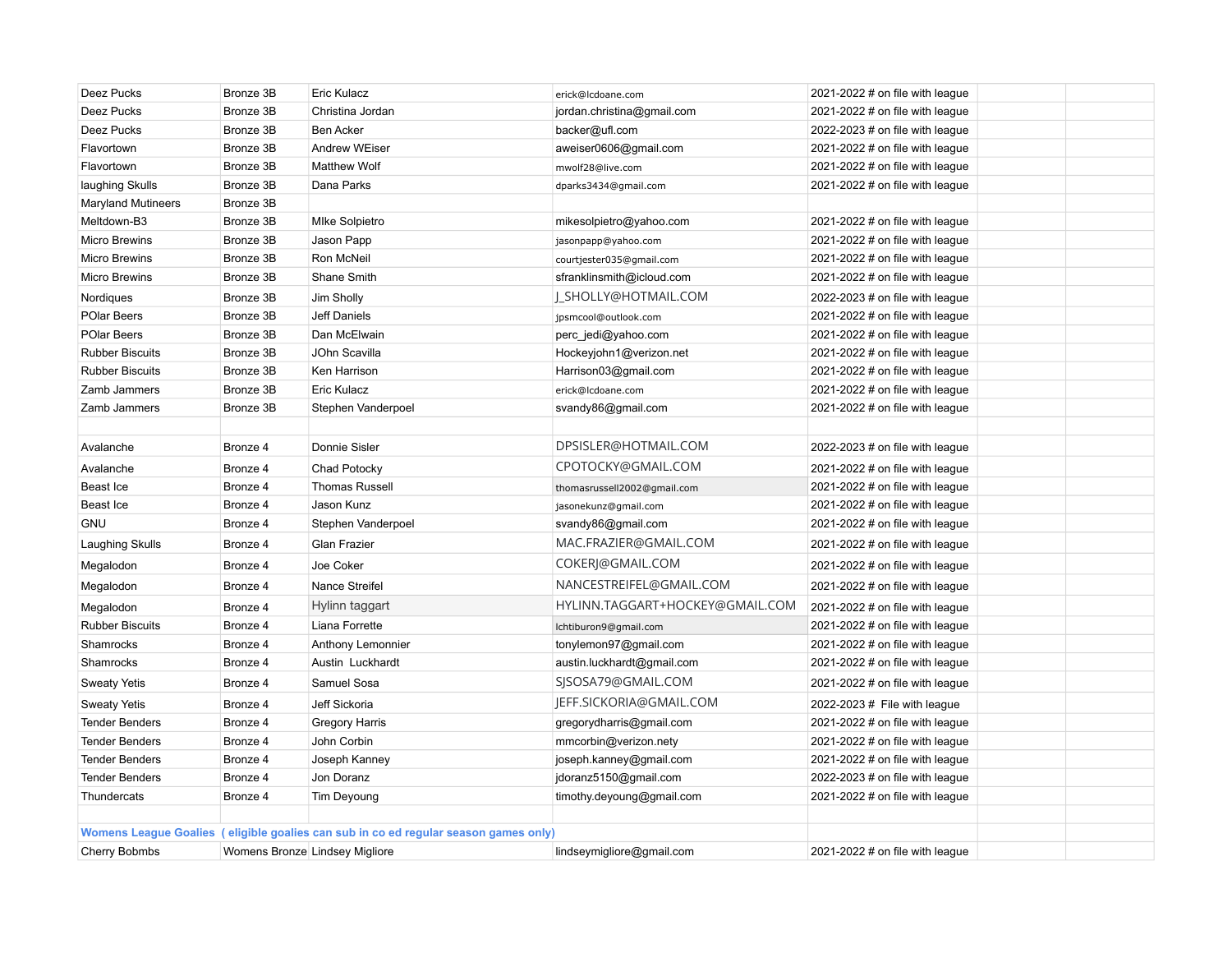| The Wolf Pack          | Womens Bronze Jennifer Huang |                                                               | jennifer.a.huang@gmail.com        | 2022-2023 $#$ on file with league |  |
|------------------------|------------------------------|---------------------------------------------------------------|-----------------------------------|-----------------------------------|--|
| Navy Seals             |                              | Womens Bronze Ashley Gresham                                  | ashleyegresham@yahoo.com          | 2021-2022 # on file with league   |  |
|                        |                              |                                                               |                                   |                                   |  |
| <b>Sweaty Bettys</b>   | Womens Silver Liana Forrette |                                                               | lchtiburon9@gmail.com             | 2021-2022 # on file with league   |  |
| <b>Filthy Blanches</b> | Womens Silver                | Estelle Monti                                                 | Not eligible to play co ed league |                                   |  |
| <b>Star Shooters</b>   | <b>Womens Silver</b>         | Kaylee Daigle                                                 | Not eligible to play co ed league |                                   |  |
| Women in Black         | <b>Womens Silver</b>         | Erin Roberts                                                  | EGROBERTS@HOTMAIL.COM             | 2021-2022 $#$ on file with league |  |
| The Devile Wears Baur  | Womens Silver                | Monica Mumma                                                  | monicamumma@yahoo.com             |                                   |  |
|                        |                              |                                                               |                                   |                                   |  |
| <b>Exotic Eggplant</b> | Womens Gold                  | <b>Bailey Mertz</b>                                           | baileyemertz@gmail.com            | 2021-2022 # on file with league   |  |
| Un-Teal we meet again  | Womens Gold                  |                                                               |                                   |                                   |  |
| Exotic Blossom         | Womens Gold                  | Amber Dubil                                                   | ald4035@rit.edu                   | 2022-2023 # on file with league   |  |
| Sunny Side Up          | Womens Gold                  | <b>Tori Pilpel</b>                                            | wolf13rocks@gmail.com             | 2021-2022 # on file with league   |  |
|                        |                              |                                                               |                                   |                                   |  |
|                        |                              | <b>NON ROSTERED GENERIC SUB GOALIES (REGULAR SEASON ONLY)</b> |                                   |                                   |  |
|                        |                              |                                                               |                                   |                                   |  |
| Ilya Zhitomirskiy      | Zhitomirskiy                 | zhitomirskiyilya71@gmail.com                                  | Bronze 4                          | 2021-2022 # on file               |  |
| Devin                  | Decarlo                      | EANB147@GMAIL.COM                                             | Silver Middle                     | 2022-2023 # on file               |  |
| Christina              | Taylor                       | CHRISTINA.TAYLOR0724@GMAIL.COM                                | <b>Bronze</b>                     | 2021-2022 # on file with league   |  |
| Chung                  | Shek                         | CSHEK12@GMAIL.COM                                             | <b>Bronze</b>                     | 2021-2022 $#$ on file with league |  |
| Brian                  | Defelice                     | beezer029@gmail.com                                           | $50+$                             | 2021-2022 # on file with league   |  |
| Benjamin               | Kaye                         | bkaye1234@gmail.com                                           | <b>Bronze</b>                     | 2021-2022 $#$ on file with league |  |
| Emile                  | Trombetti                    | emiletrombetti@verizon.net                                    | 50+, Bronze 1-2                   | 2021-2022 $#$ on file with league |  |
| Connor                 | Stapleton                    | CONNOR11HOCKEY@GMAIL.COM                                      | Silver                            | 2021-2022 $#$ on file with league |  |
| Kyle                   | Delaney                      | vivaposi@gmail.com                                            | <b>Bronze</b>                     | 2021-2022 $#$ on file with league |  |
| Julio                  |                              | Bana Fernandez jfernandez916@yahoo.com                        | <b>Bronze</b>                     | 2021-2022 # on file with league   |  |
| Jarren                 | Silbert                      | JAE.SILBERT@GMAIL.COM                                         | Silver                            | 2021-2022 $#$ on file with league |  |
| Nathan                 | <b>Burlew</b>                | BURLEW.NATE@YAHOO.COM                                         | Silver                            | 2021-2022 $#$ on file with league |  |
| Rene                   | Piche                        | RENEPICHE@OUTLOOK.COM                                         | <b>Bronze</b>                     | 2021-20122# on file with league   |  |
| Sean                   | Roberts                      | seanrr@gmail.com                                              | $50+$                             | 2021-2022 # on file with league   |  |
| Neal                   | Simonsen                     | NEAL.SIMONSEN@CBMOVE.COM                                      | $50+$                             | 2021-2022 $#$ on file with league |  |
| Tony                   | Austin                       | TonylAustin@verizon.net                                       | Silver or Bronze                  | 2021-2022 # on file with league   |  |
| John                   | Lawless                      | Nauset15@gmail.com                                            | <b>Bronze</b>                     | 2021-2022 # on file with league   |  |
| Peter                  | Fritzsche                    | P.FRITZSCHE4689@GMAIL.COM                                     | Silver                            | 2021-2022 # on file with league   |  |
| Jospeh                 | Tomasello                    | ginotamasello@gmail.com                                       | $50+$                             | 2021-2022 # on file with league   |  |
| Ken                    | Watson                       | KOHINW@GMAIL.COM                                              | <b>Bronze</b>                     | 2021-2022 # on file with league   |  |
| Andrea                 | losue                        | LI.Andrea4@gmail.com                                          | <b>Womens Bronze</b>              | 2021-2022 $#$ on file with league |  |
| <b>Nick</b>            | Ferree                       | Nicholas.ferree@gmail.com                                     | <b>Bronze</b>                     | 2021-2022 $#$ on file with league |  |
| Shane                  | Miller                       | SHANEMILLER577@GMAIL.COM                                      | Silver                            | 2021-2022 $#$ on file with league |  |
| Nathaniel              | <b>Brose</b>                 | nbrose@umich.edu                                              | Silver                            | 2021-2022 # on file with league   |  |
| <b>Brett</b>           | Kibler                       | Bakibler@gmail.com                                            | Silver                            | 2021-2022 $#$ on file with league |  |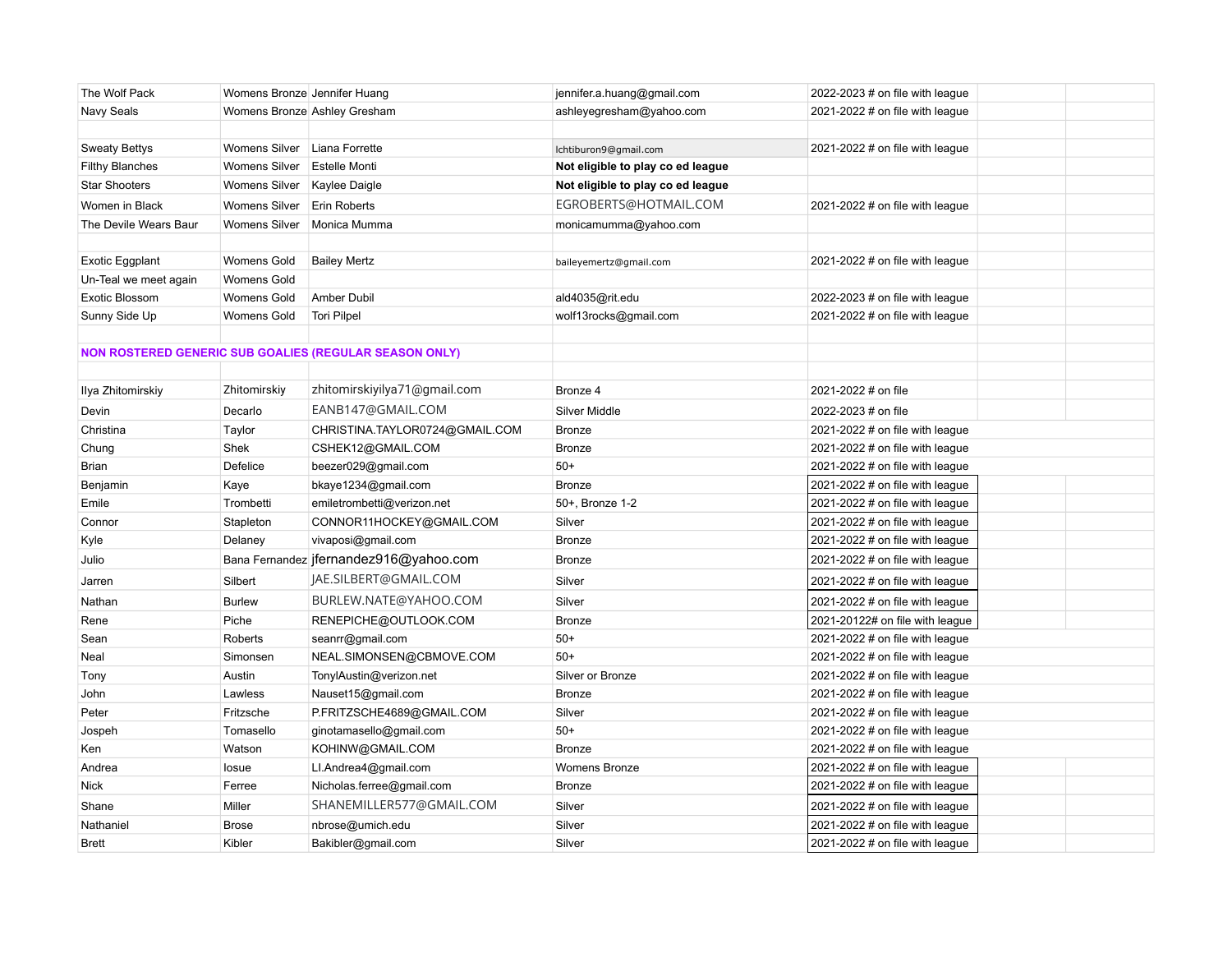| Nicholas     | LaBarre         | ighnick30@msn.com                    | Silver               | 2021-2022 # on file with league   |             |
|--------------|-----------------|--------------------------------------|----------------------|-----------------------------------|-------------|
| Matt         | Morgan          | MATTMORGAN37@YAHOO.COM               | Silver               | 2021-2022 $#$ on file with league |             |
| John         | Gnan            | GnanJohn@gmail.com                   | Gold/Silver          | 2021-2022 $#$ on file with league | Summer 2022 |
| Jon          | Di Iorio        | JONDIJORIO@HOTMAIL.COM               | Bronze               | 2021-2022 # on file with league   |             |
| Dan Blocklin | <b>Blocklin</b> | DTBLOCKLIN@GMAIL.COM                 | Silver               | 2021-2022 # on file with league   |             |
| Daniel       | Hallman         | DANIELHALLMAN27@GMAIL.COM            | Silver               | 2021-2022 # on file with league   |             |
| Gary         | Skowronski      | mishra7777@gmail.com                 | <b>Bronze</b>        | 2021-2022 # on file with league   |             |
| <b>Brian</b> | Cooney          | Briantcooney@outlook.com             | <b>Bronze/Silver</b> | 2021-2022 # on file with league   |             |
| Alex         | Sellouk         | asellouk@gmail.com                   | Bronze 4             | 2021-2022 $#$ on file with league |             |
| David        | Anderson        | GoalieDave1@hotmail.com              | Silver               | 2021-2022 $#$ on file with league |             |
|              |                 | David and Donna Anderson@hotmail.com |                      |                                   |             |
| Christopher  | Kalavsky        | CMKALAVSKY@GMAIL.COM                 | Bronze               | 2021-2022 # on file with league   |             |
| Sean         | Raynor          | HOCKEYSCR@GMAIL.COM                  | Bronze               | 2021-2022 # on file with league   |             |
| lan          | Cohen           | icohen3565@gmail.com                 | Bronze               | 2022-2023 $#$ on file with league |             |
| Steve        | Pipe            | STEPHEN.PIPE@GMAIL.COM               | <b>Bronze</b>        | 2021-2022 # on file with league   |             |
| Colin        | Walsh           | GOALIECIW@GMAIL.COM                  | <b>Bronze</b>        | 2021-2022 # on file with league   |             |
| Bryan        | Barr            | bfbarr@gmail.com                     | Bronze               | 2021-2022 # on file with league   |             |
| Ben          | Acker           | BACKER@UFL.EDU                       | Bronze               | 2022-2023 # on file with league   |             |
| Sonjia       | Shelly          | SSHELLY.NOGOAL@GMAIL.COM             | Silver               | 2022-2023 # on file with league   |             |
| Bryan        | Pega            | bpmedline@gmail.com                  | Bronze               | 2021-2022 $#$ on file with league |             |
| Aidan        | Collins         | ACOLLIN9@VILLANOVA.EDU               | <b>Bronze</b>        | 2021-2022 # on file with league   |             |
| Alejandro    | Lopez lii       | phishheadalex@mac.com                | Bronze               | 2021-2022 # on file with league   |             |
| Jonathan     | Freel           | Freelhockey29@gmail.com              | Bronze               | 2022-2023 $#$ on file with league |             |
| Arian        | Linscott        | Arian.Linscott@gmail.com             | Bronze               | 2021-2022 $#$ on file with league |             |